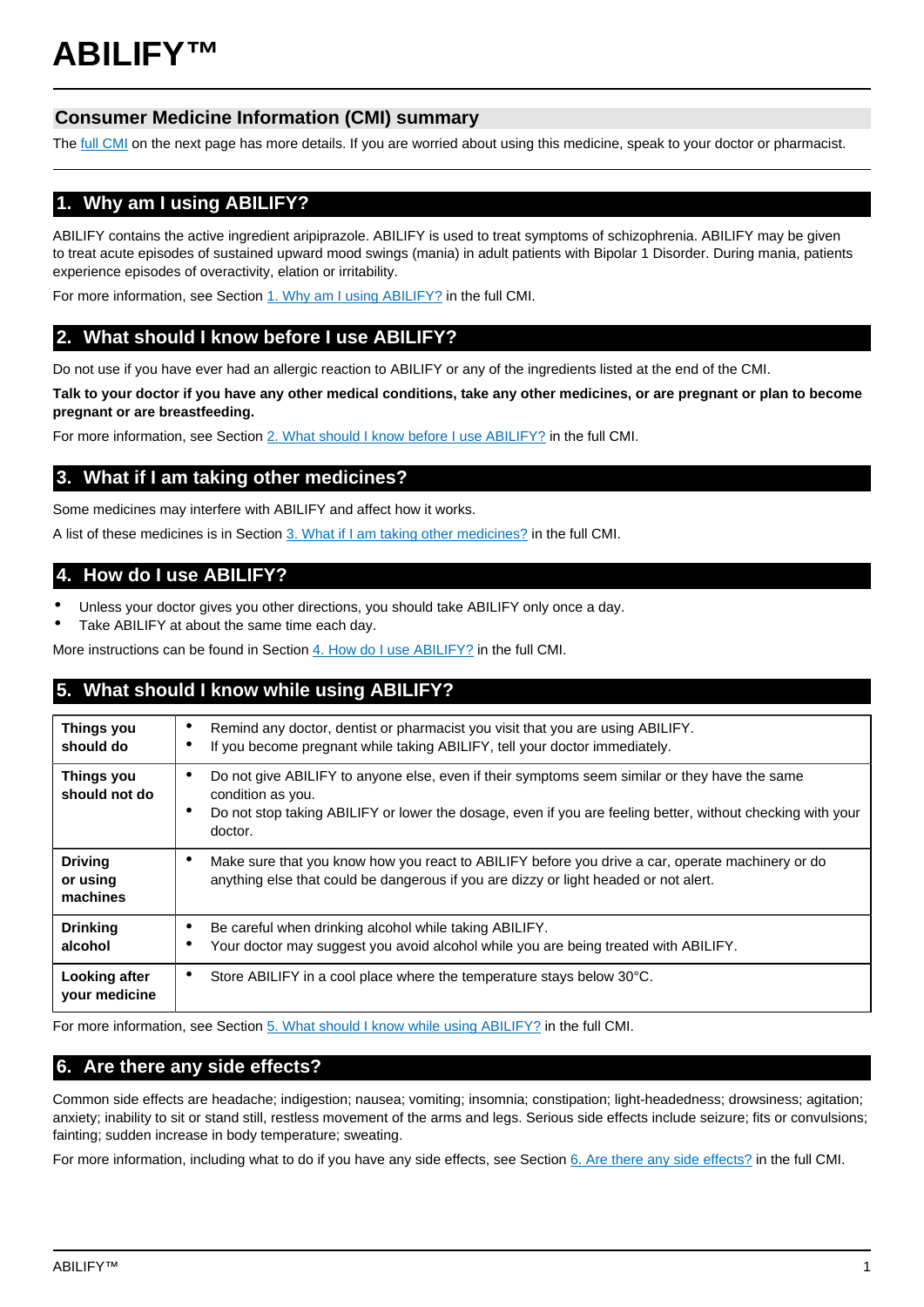# <span id="page-1-0"></span>**Consumer Medicine Information (CMI)**

This leaflet provides important information about using ABILIFY. **You should also speak to your doctor or pharmacist if you would like further information or if you have any concerns or questions about using ABILIFY.**

**Where to find information in this leaflet:**

- [1. Why am I using ABILIFY?](#page-1-1)
- [2. What should I know before I use ABILIFY?](#page-1-2)
- [3. What if I am taking other medicines?](#page-2-0)
- [4. How do I use ABILIFY?](#page-2-1)
- [5. What should I know while using ABILIFY?](#page-2-2)
- [6. Are there any side effects?](#page-3-0)
- [7. Product details](#page-4-0)

# <span id="page-1-1"></span>**1. Why am I using ABILIFY?**

# **ABILIFY contains the active ingredient aripiprazole.**

ABILIFY belongs to a group of medicines called antipsychotic agents which improve the symptoms of certain types of mental illness.

#### **ABILIFY is used to treat symptoms of schizophrenia.**

**ABILIFY may be given to treat acute episodes of sustained upward mood swings (mania) in adult patients with Bipolar 1 Disorder. During mania, patients experience episodes of overactivity, elation or irritability.**

Schizophrenia is a mental illness with disturbances in thinking, feelings and behaviour.

Bipolar disorder is a condition with symptoms such as feeling "high", having excessive amounts of energy, needing much less sleep than usual, talking very quickly with racing ideas and sometimes severe irritability.

Your doctor may have prescribed ABILIFY for another reason. Ask your doctor if you have any questions about why ABILIFY has been prescribed for you.

There is no evidence that ABILIFY is addictive.

This medicine is available only with a doctor's prescription.

ABILIFY is not recommended for use in children under the age of 18, as safety and efficacy have not been established in this age group.

# <span id="page-1-2"></span>**2. What should I know before I use ABILIFY?**

#### **Warnings**

#### **Do not use ABILIFY if:**

- you are allergic to aripiprazole, or any of the ingredients listed at the end of this leaflet.
- Always check the ingredients to make sure you can use this medicine.

Symptoms of an allergic reaction include:

- rash, itching or hives on the skin
- shortness of breath, wheezing or difficulty breathing

swelling of the face, lips, tongue, throat or other parts of the body

#### **Tell your doctor or pharmacist if you have allergies to:**

- any other medicines
- any other substances such as foods, preservatives or dyes

# **Do not take ABILIFY after the expiry or use by date printed on the pack.**

If you take this medicine after this date has passed, it may not work as well.

### **Do not take ABILIFY if the packaging is torn or shows signs of tampering.**

If this is the case, return it to your pharmacist.

### **If you are not sure whether you should start taking ABILIFY, talk to your doctor or pharmacist.**

#### **Check with your doctor if you:**

- have any other medical conditions especially the following:
	- o a reaction to some medicines with a sudden increase in body temperature, sweating, fast heartbeat, muscle stiffness and fluctuating blood pressure, which may lead to coma. This reaction is called neuroleptic malignant syndrome.
	- o a reaction to some medicines with abnormal movements of the tongue, or other uncontrolled movements of the mouth, tongue, cheeks or jaw which may progress to the arms and legs. This reaction is called tardive dyskinesia.
	- o low blood pressure
	- o problems with your heart or blood vessels
	- o epilepsy, seizures or fits
	- o problems with your oesophagus (food pipe) such as difficulty in swallowing
	- o high blood sugar or diabetes mellitus
	- o Alzheimer's disease or dementia
	- o alcohol or drug abuse or dependence or a history of one of these
	- o venous thromboembolism or are at risk of venous thromboembolism
	- o have a history of or are at risk of sleep apnea (a sleep disorder where your breathing is interrupted during sleep)
	- o lactose intolerance
- take any medicines for any other condition

# **Tell your doctor if you have past experience of excessive gambling.**

#### **Tell your doctor if you drink alcohol.**

Your doctor may advise you to avoid alcohol as it can magnify the side-effects of this medicine.

**Aripiprazole may cause sleepiness, fall in blood pressure when standing up, dizziness and changes in your ability to move and balance, which may lead to falls. Caution should be taken.**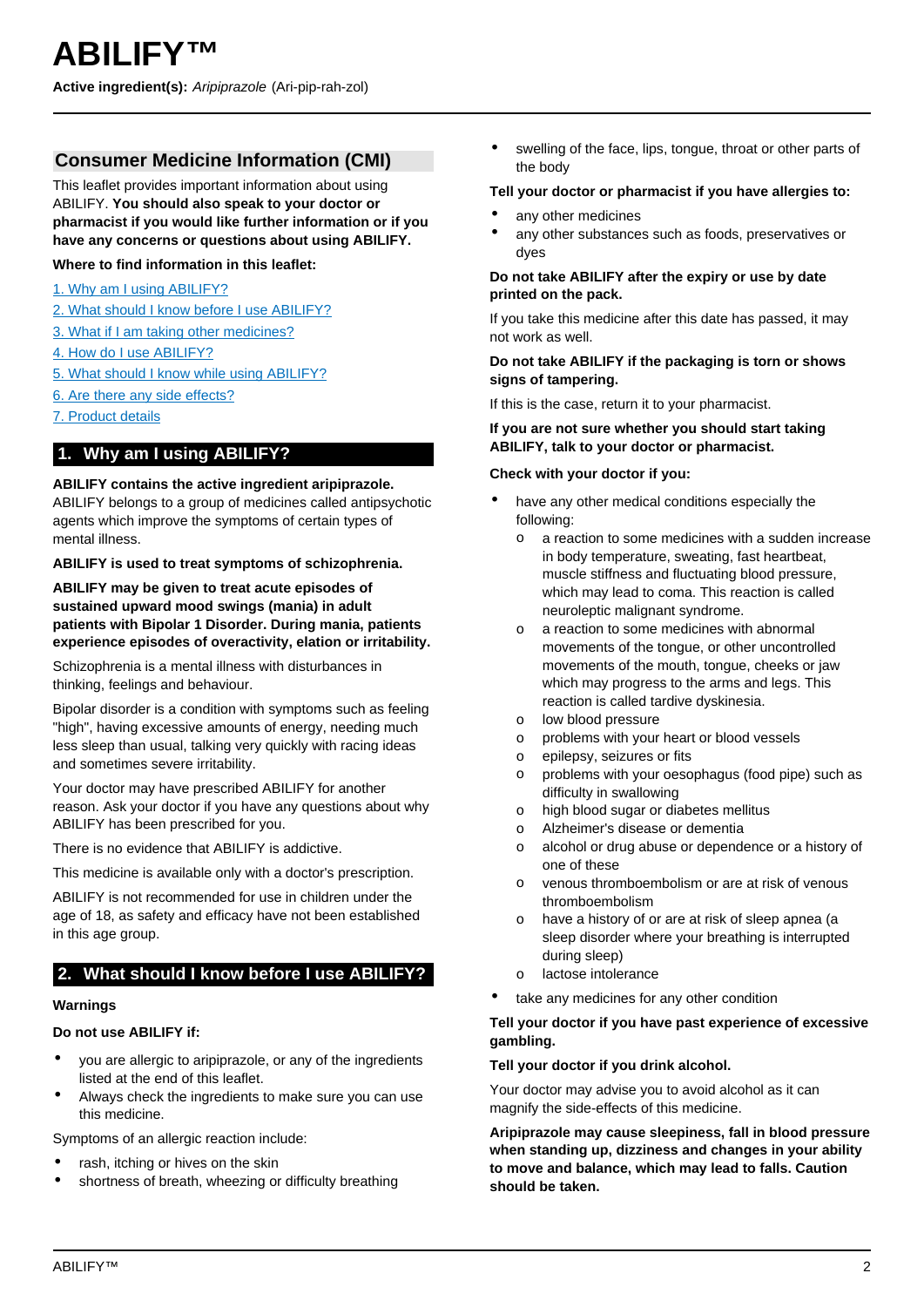# **If you have not told your doctor or pharmacist about any of the above, tell them before you start taking ABILIFY.**

During treatment, you may be at risk of developing certain side effects. It is important you understand these risks and how to monitor for them. See additional information under Section [6. Are there any side effects?](#page-3-0)

# **Pregnancy and breastfeeding**

Check with your doctor if you are pregnant or intend to become pregnant.

ABILIFY is not recommended for use during pregnancy. If you need to take ABILIFY during your pregnancy, your doctor will discuss with you the benefits and risks of taking it. Babies exposed to antipsychotics (including ABILIFY) during the third trimester of pregnancy are at risk of experiencing shaking, muscle stiffness, difficulty in feeding and/or withdrawal symptoms. These symptoms may resolve spontaneously or require additional medical treatment.

Talk to your doctor if you are breastfeeding or intend to breastfeed.

It is recommended that you do not breast-feed while taking ABILIFY, as it may pass into breast milk and therefore there is a possibility that the breast-fed baby may be affected.

# <span id="page-2-0"></span>**3. What if I am taking other medicines?**

Tell your doctor or pharmacist if you are taking any other medicines, including any medicines, vitamins or supplements that you buy without a prescription from your pharmacy, supermarket or health food shop.

# **Some medicines may interfere with ABILIFY and affect how it works. These include:**

- medicines used to treat brain disorders such as, anxiety, depression, mood swings, epilepsy or seizures, Parkinson's disease or insomnia
- medicines used to treat high blood pressure
- medicines used to treat fungal infections
- medicines used to treat heart rhythm disturbances
- medicines used to treat bacterial or viral infections
- a medicine called cyclosporin (Neoral®; Sandimmun®)
- a medicine called cimetidine (Tagamet®; Magicul®)

These medicines may be affected by ABILIFY, or may affect how well it works. Your doctor may need to adjust your dose of Abilify or of the other medicine.

Eating grapefruit or drinking grapefruit juice may affect how ABILIFY works.

Your doctor or pharmacist may have more information on medicines to be careful with or avoid while taking ABILIFY.

**Check with your doctor or pharmacist if you are not sure about what medicines, vitamins or supplements you are taking and if these affect ABILIFY.**

# <span id="page-2-1"></span>**4. How do I use ABILIFY?**

# **How much to take / use**

- Unless your doctor gives you other directions, you should take ABILIFY only once a day.
- ABILIFY tablets should be swallowed whole and washed down with a glass of water.
- Follow the instructions provided and use ABILIFY until your doctor tells you to stop.

ABILIFY helps to control your condition but does not cure it. Therefore you must take ABILIFY every day. Improvement in symptoms may take several days to some weeks to occur. Even if you feel better do not stop taking ABILIFY unless your doctor tells you to.

# **When to take / use ABILIFY**

Take ABILIFY at about the same time each day.

Taking the medicine at the same time each day will have the best effect. It will also help you remember when to take it.

It does not matter whether you take ABILIFY with or without food.

# **If you forget to use ABILIFY**

ABILIFY should be used regularly at the same time each day. If you miss your dose at the usual time, follow the instructions below:

**If it is almost time for your next dose, skip the dose you missed and take your next dose when you are meant to.**

**Otherwise, take it as soon as you remember, and then go back to taking your medicine as you would normally.**

**Do not take a double dose to make up for the dose you missed.**

This may increase the chance of you getting an unwanted side effect.

**If you are not sure what to do, ask your doctor or pharmacist.**

**If you have trouble remembering to take your medicine, ask your pharmacist for some hints.**

# **If you use too much ABILIFY**

If you think that you have used too much ABILIFY, you may need urgent medical attention.

#### **You should immediately:**

- phone the Poisons Information Centre (**by calling 13 11 26**), or
- contact your doctor, or
- go to the Emergency Department at your nearest hospital.

# **You should do this even if there are no signs of discomfort or poisoning.**

# <span id="page-2-2"></span>**5. What should I know while using ABILIFY?**

# **Things you should do**

- If you are about to be started on any new medicine, tell your doctor, dentist and pharmacist that you are taking ABILIFY.
- If you plan to have any kind of surgery that needs a general anaesthetic, tell your doctor or dentist that you are taking ABILIFY.
- Be sure to keep all of your doctor's appointments so that your progress can be checked.

#### **Call your doctor straight away if you:**

• Become pregnant while taking ABILIFY

Remind any doctor, dentist or pharmacist you visit that you are using ABILIFY.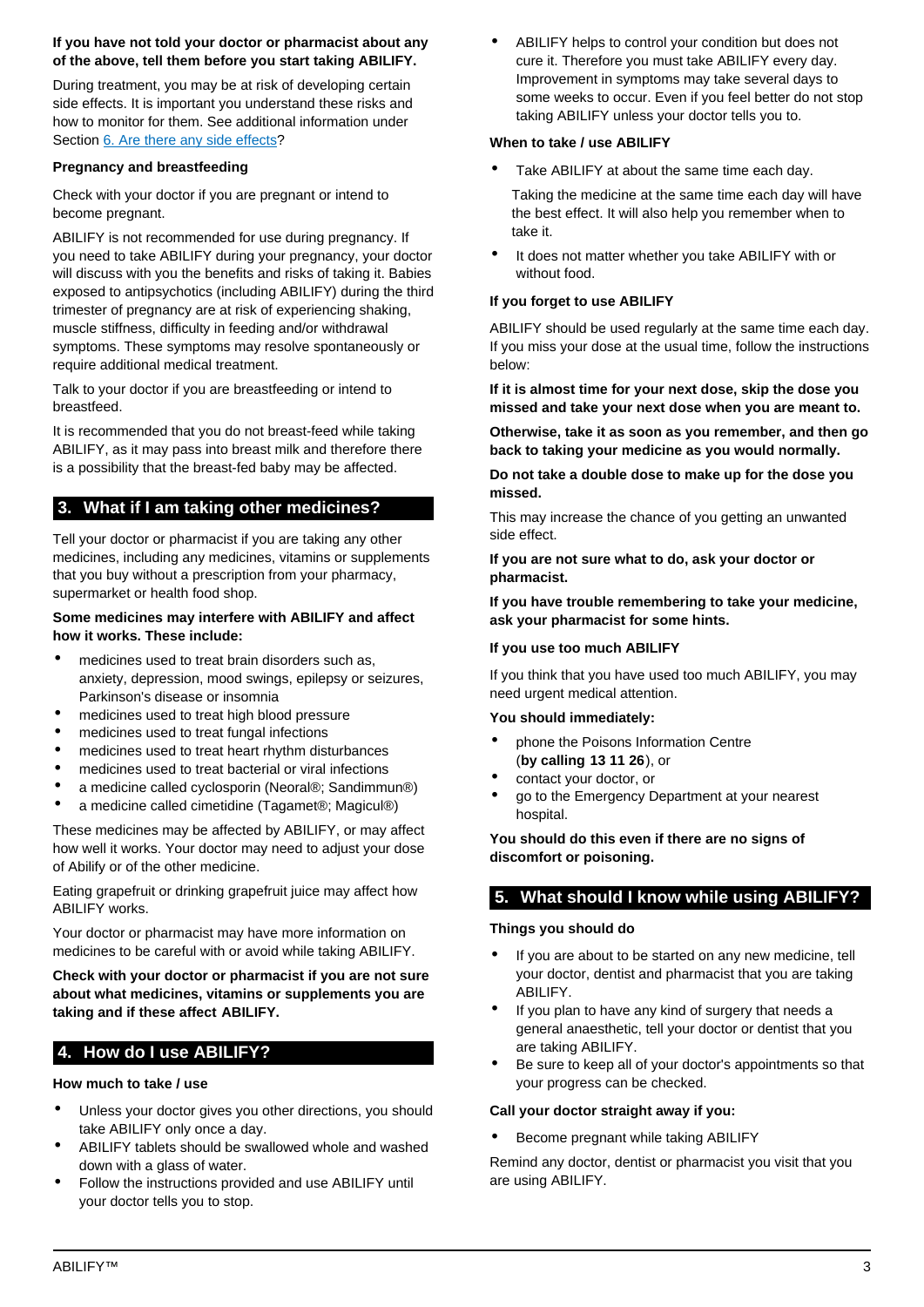**Things you should not do**

- **Do not give ABILIFY to anyone else, even if their symptoms seem similar or they have the same condition as you.**
- **Do not take ABILIFY to treat any other complaints unless your doctor or pharmacist tells you to.**
- **Do not stop taking ABILIFY or lower the dosage, even if you are feeling better, without checking with your doctor.** If you stop taking ABILIFY suddenly your condition may worsen.
- **Do not take more of this medicine and do not take it more often than your doctor has ordered.**

### **Make sure you keep cool in hot weather and keep warm in cool weather.**

ABILIFY may affect the way your body reacts to temperature changes. It may prevent sweating, even during heatwaves. You may feel dizzy or faint if you are too hot. To stay cool in hot weather, try to do the following:

- wear light clothing
- spend time in air-conditioned environments (or keep windows open and use electric fans)
- drink plenty of water
- take cool baths or showers and avoid hot baths and saunas
- try to restrict exercise or heavy work to cool parts of the day

#### **Driving or using machines**

**Make sure that you know how you react to ABILIFY before you drive a car, operate machinery or do anything else that could be dangerous if you are dizzy or light headed or not alert.**

ABILIFY may cause some people to become drowsy or less alert than they are normally or cause light-headedness, dizziness or tiredness. If this occurs do not undertake the activity.

# **If ABILIFY makes you feel light-headed, dizzy or faint, be careful when getting up from a sitting or lying position.**

Getting up slowly may help.

#### **Drinking alcohol**

**Tell your doctor if you drink alcohol.**

**Be careful when drinking alcohol while taking ABILIFY.**

Your doctor may suggest you avoid alcohol while you are being treated with ABILIFY.

#### **Looking after your medicine**

#### **Store ABILIFY in a cool place where the temperature stays below 30°C.**

Heat and dampness can destroy some medicines

Follow the instructions in the carton on how to take care of your medicine properly.

Store it in a cool dry place away from moisture, heat or sunlight; for example, do not store it:

- in the bathroom or near a sink, or
- in the car or on window sills.

**Keep it where young children cannot reach it.**

A locked cupboard at least one-and-a-half metres above the ground is a good place to store medicines. Do not keep outdated medicine or medicine no longer needed.

#### **When to discard your medicine**

**If your doctor tells you to stop taking ABILIFY or the medicine has passed its expiry date, ask your pharmacist what to do with any leftover medicine.**

**Be sure that any discarded medicine is out of the reach of children.**

#### **Getting rid of any unwanted medicine**

If you no longer need to use this medicine or it is out of date, take it to any pharmacy for safe disposal.

Do not use this medicine after the expiry date.

# <span id="page-3-0"></span>**6. Are there any side effects?**

All medicines can have side effects. If you do experience any side effects, most of them are minor and temporary. However, some side effects may need medical attention.

See the information below and, if you need to, ask your doctor or pharmacist if you have any further questions about side effects.

ABILIFY is generally well-tolerated and the side effects are often hard to distinguish from disease symptoms. It is important that you tell your doctor as soon as possible about any unwanted effects.

#### **Less serious side effects**

| Less serious side effects                                                                                                                                                                                                                                                                                                                                                                                                                                                                                                                | What to do                                                 |
|------------------------------------------------------------------------------------------------------------------------------------------------------------------------------------------------------------------------------------------------------------------------------------------------------------------------------------------------------------------------------------------------------------------------------------------------------------------------------------------------------------------------------------------|------------------------------------------------------------|
| <b>Gastrointestinal related:</b>                                                                                                                                                                                                                                                                                                                                                                                                                                                                                                         | Speak to your                                              |
| indigestion<br>vomiting<br>constipation                                                                                                                                                                                                                                                                                                                                                                                                                                                                                                  | doctor if you<br>have any of<br>these less<br>serious side |
| Pain related:                                                                                                                                                                                                                                                                                                                                                                                                                                                                                                                            | effects and                                                |
| headache<br>chest pain                                                                                                                                                                                                                                                                                                                                                                                                                                                                                                                   | they worry you.                                            |
| General well-being related:                                                                                                                                                                                                                                                                                                                                                                                                                                                                                                              |                                                            |
| insomnia<br>light-headedness<br>drowsiness<br>agitation<br>anxiety<br>inability to sit or stand still; restless<br>movement of the arms and legs<br>such as tapping, marching in<br>places, rocking, crossing and<br>uncrossing the legs.<br>feeling dizzy especially when<br>getting up from a lying or sitting<br>position<br>altered or increased sexual<br>interest<br>high blood sugar (excessive thirst,<br>hunger and weakness) or the<br>onset or worsening of diabetes<br>weight gain<br>weight loss<br>مغلقه مرمرم كمرام مرموا |                                                            |

- loss of appetite
- excessive sweating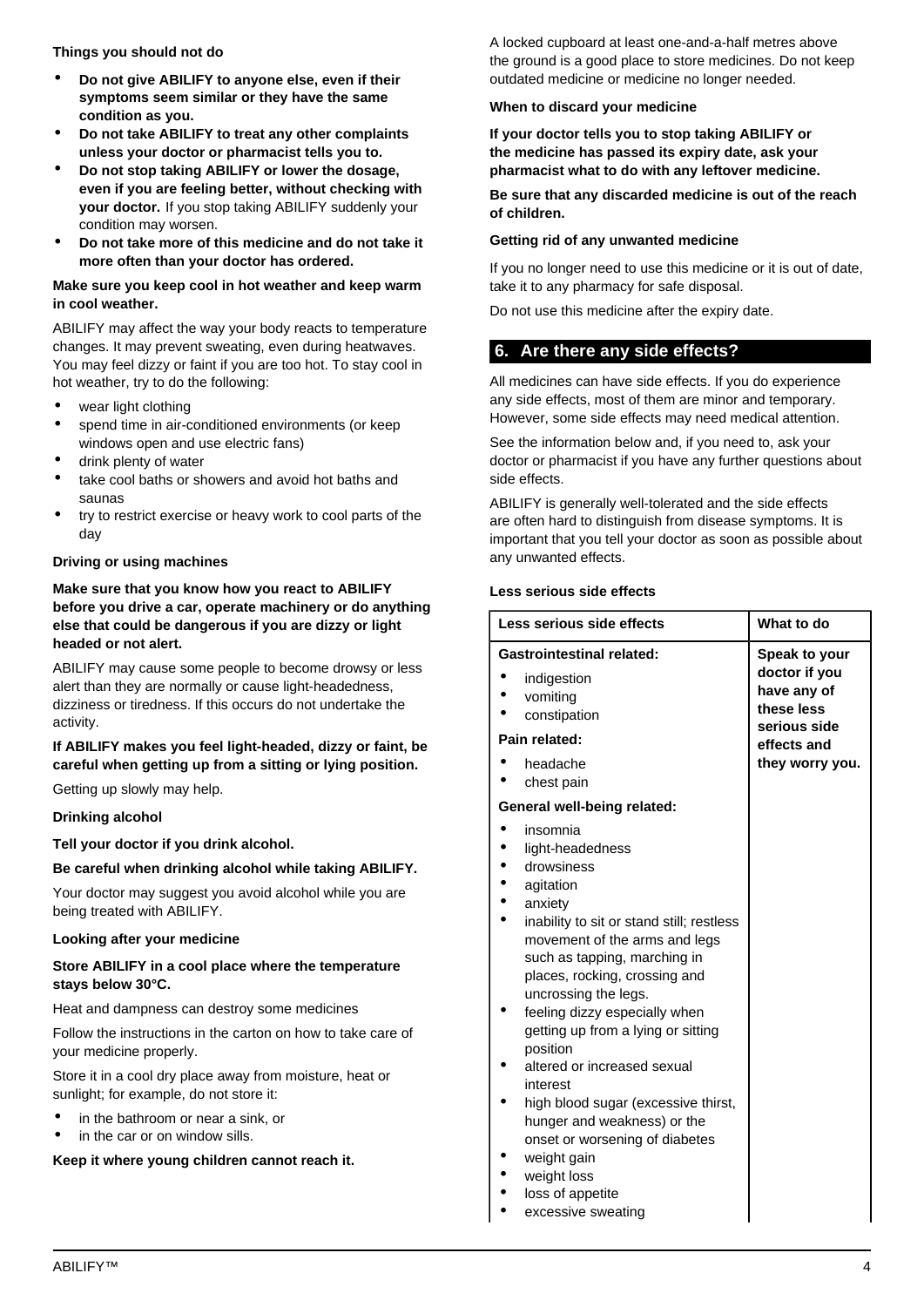| Less serious side effects |                                                                                     | What to do |  |
|---------------------------|-------------------------------------------------------------------------------------|------------|--|
|                           | drowsiness<br>high blood pressure<br>difficulty swallowing<br>hiccups<br>nausea     |            |  |
| Infection related:        |                                                                                     |            |  |
|                           | frequent infections such as fever,<br>severe chills, sore throat or mouth<br>ulcers |            |  |
| <b>Bleeding related:</b>  |                                                                                     |            |  |
|                           | bleeding or bruising more easily<br>than normal                                     |            |  |
| Speech related            |                                                                                     |            |  |
|                           | speech disorder                                                                     |            |  |
|                           | <b>Bladder related</b>                                                              |            |  |
|                           | urinary incontinence                                                                |            |  |

#### **Serious side effects**

| <b>Serious side effects</b>                                                                                                                                                                                                                                                                                                                                                                                                                                                                                                                                                                                                                                                                                                                                  | What to do                                                                                                                                                                                       |
|--------------------------------------------------------------------------------------------------------------------------------------------------------------------------------------------------------------------------------------------------------------------------------------------------------------------------------------------------------------------------------------------------------------------------------------------------------------------------------------------------------------------------------------------------------------------------------------------------------------------------------------------------------------------------------------------------------------------------------------------------------------|--------------------------------------------------------------------------------------------------------------------------------------------------------------------------------------------------|
| Pain related:<br>muscle pain, muscle weakness or<br>muscle stiffness<br>painful irreversible erection<br>General well-being-related<br>seizure, fits or convulsions<br>fainting<br>abnormal movements of the<br>tongue, or other uncontrolled<br>movements of the tongue, mouth,<br>cheeks, eyes or jaw which may<br>progress to the arms and legs<br>sudden increase in body<br>temperature, sweating, fast heart<br>beat, muscle stiffness, high blood<br>pressure and convulsions<br>disorder of body temperature<br>regulation resulting in low<br>body temperature or high body<br>temperature<br>yellowing of the skin and/or eyes,<br>also called jaundice with or without<br>nausea, vomiting, loss of appetite,<br>feeling generally unwell, fever, | <b>Call your</b><br>doctor straight<br>away, or go<br>straight to the<br><b>Emergency</b><br>Department at<br>your nearest<br>hospital if you<br>notice any of<br>these serious<br>side effects. |
| itching and dark coloured urine<br><b>Allergy related</b>                                                                                                                                                                                                                                                                                                                                                                                                                                                                                                                                                                                                                                                                                                    |                                                                                                                                                                                                  |
| rash<br>allergic reaction (rash, itching<br>or hives on the skin; shortness<br>of breath, wheezing or difficulty<br>breathing; swelling of the face,<br>lips, tongue, throat or other parts<br>of the body) with or without fever                                                                                                                                                                                                                                                                                                                                                                                                                                                                                                                            |                                                                                                                                                                                                  |
| <b>Inflammation related</b>                                                                                                                                                                                                                                                                                                                                                                                                                                                                                                                                                                                                                                                                                                                                  |                                                                                                                                                                                                  |
| inflammation of the pancreas,<br>severe upper stomach pain often<br>with nausea and vomiting                                                                                                                                                                                                                                                                                                                                                                                                                                                                                                                                                                                                                                                                 |                                                                                                                                                                                                  |

| Serious side effects                                                                                                 | What to do |
|----------------------------------------------------------------------------------------------------------------------|------------|
| Infection related                                                                                                    |            |
| serious lung infection with fever,<br>chills, shortness of breath, cough,<br>chest pain and blood streaked<br>phlegm |            |
| <b>Bladder related</b>                                                                                               |            |
| difficulty in passing urine                                                                                          |            |

| <b>Serious side effects</b>                                                                                                                                                                                                                                                                                                                                                                                           | What to do                                                                                                                                                                                |
|-----------------------------------------------------------------------------------------------------------------------------------------------------------------------------------------------------------------------------------------------------------------------------------------------------------------------------------------------------------------------------------------------------------------------|-------------------------------------------------------------------------------------------------------------------------------------------------------------------------------------------|
| <b>Mental related</b><br>thoughts or talk about death or<br>suicide; thoughts or talk about<br>self-harm or doing harm to others;<br>any recent attempts at self-<br>harm; an increase in aggressive<br>behaviour, irritability or agitation.<br>If you or someone you know is<br>showing these signs contact your<br>doctor or a mental health advisor<br>right away or go to the nearest<br>hospital for treatment. | Call your<br>doctor straight<br>away, or go<br>straight to the<br><b>Emergency</b><br>Department at<br>your nearest<br>hospital if you<br>notice any of<br>these serious<br>side effects. |

### **Tell your doctor if you have obsessive (recurring) thoughts or behaviours or trouble controlling impulsive urges or while taking ABILIFY.**

Obsessive compulsive behaviours (feeling the need to check things repeatedly or having certain thoughts repeatedly), gambling urges, sexual urges, compulsive spending, binge or compulsive eating and other urges have occurred in some patients.

# **Tell your doctor or pharmacist if you notice anything else that may be making you feel unwell.**

#### **Other side effects not listed here may occur in some people.**

Also, while taking ABILIFY, some elderly patients with dementia have suffered serious side effects such as a "mini" stroke, stroke, pneumonia or heart problems. These serious side effects can be life threatening.

# **Do not be alarmed by this list of possible side effects.**

You may not experience any or only some of them.

### **Reporting side effects**

After you have received medical advice for any side effects you experience, you can report side effects to the Therapeutic Goods Administration online at [www.tga.gov.au/](http://www.tga.gov.au/reporting-problems) [reporting-problems](http://www.tga.gov.au/reporting-problems). By reporting side effects, you can help provide more information on the safety of this medicine.

# **Always make sure you speak to your doctor or pharmacist before you decide to stop taking any of your medicines.**

# <span id="page-4-0"></span>**7. Product details**

This medicine is only available with a doctor's prescription.

# **What ABILIFY contains**

**Active ingredient** aripiprazole